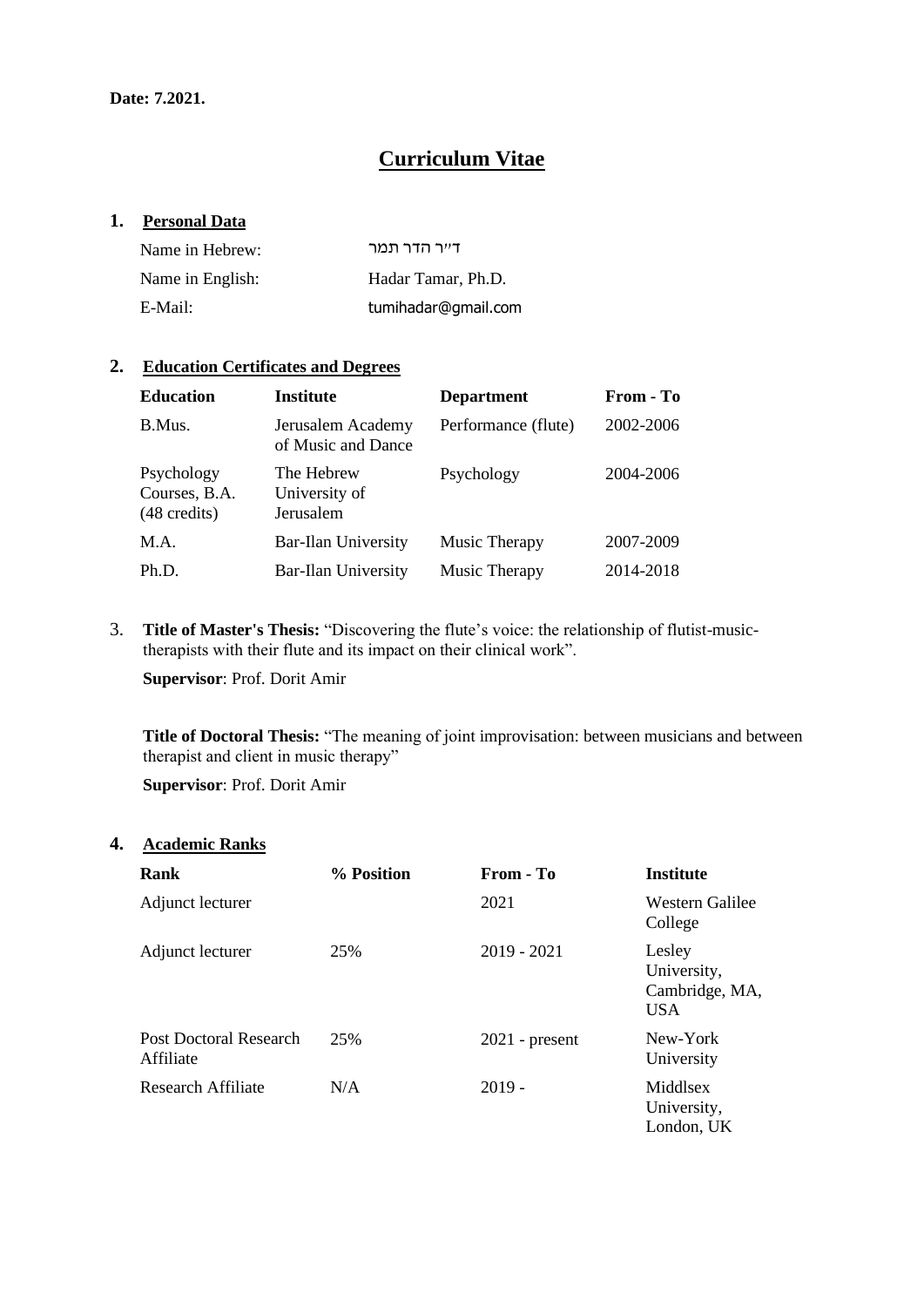## **5. Supervising Graduate and Post-Graduate Students**

| Names of M.A. Students (supervised by the lecturer) |                           |  |  |
|-----------------------------------------------------|---------------------------|--|--|
| <b>Name of Student</b>                              | <b>Year of Completion</b> |  |  |
| Xavia Hawkins                                       | 5.2021                    |  |  |
| <b>Sharon Cropper</b>                               | 5.2021                    |  |  |
| Rohan Roberts Goldman                               | 5.2021                    |  |  |
| Francesca Zanatti                                   | 5.2021                    |  |  |
| <b>Yuval Minz</b>                                   | 5.2021                    |  |  |
| <b>Andrew Golibersuch</b>                           | 5.2021                    |  |  |
| Yun Hong                                            | 5.2021                    |  |  |
| Kaeleigh De Silva                                   | 5.2021                    |  |  |
| Katherine Stahl                                     | 5.2020                    |  |  |
| Kelly Brennan                                       | 5.2020                    |  |  |
| Rebecca Richardson                                  | 5.2020                    |  |  |
| Jaclyn Hammond                                      | 5.2020                    |  |  |
| <b>Reid Dominie</b>                                 | 5.2020                    |  |  |
| Sabrina Mijares                                     | 5.2020                    |  |  |
| Kaiyue Chen                                         | 5.2020                    |  |  |
| Emily Jaworski                                      | 5.2020                    |  |  |
| Patrick Macleod                                     | 5.2020                    |  |  |

## **6. Grants and Awards**

| Year      | Name of Grant/Award                                                                           |
|-----------|-----------------------------------------------------------------------------------------------|
| 2014-2018 | The President's scholarship for outstanding doctoral students, Bar<br>Ilan University, Israel |

# **7. Active Participation in Conferences (Only from 2001)**

| <b>Date</b>     | <b>Name of Conference</b>                                                                   | <b>Place of Conference</b>                                                              | Subject of<br><b>Conference</b> |
|-----------------|---------------------------------------------------------------------------------------------|-----------------------------------------------------------------------------------------|---------------------------------|
| June 2014       | The annual conference for the<br>Music therapy department<br>graduates, Bar Ilan University | Bar Ilan University                                                                     | Presenter                       |
| June 2016       | PhD Seminar- day, Anglia Ruskin<br>University                                               | Anglia Ruskin University,<br>Department of Music &<br>Performing Arts,<br>Cambridge, UK | Presenter                       |
| October<br>2017 | Conference Gruppi Sonori,<br>Fondazione Ghirardi ONLUS                                      | Villa Contarini, Padua,<br>Italy                                                        | Co-Presenter                    |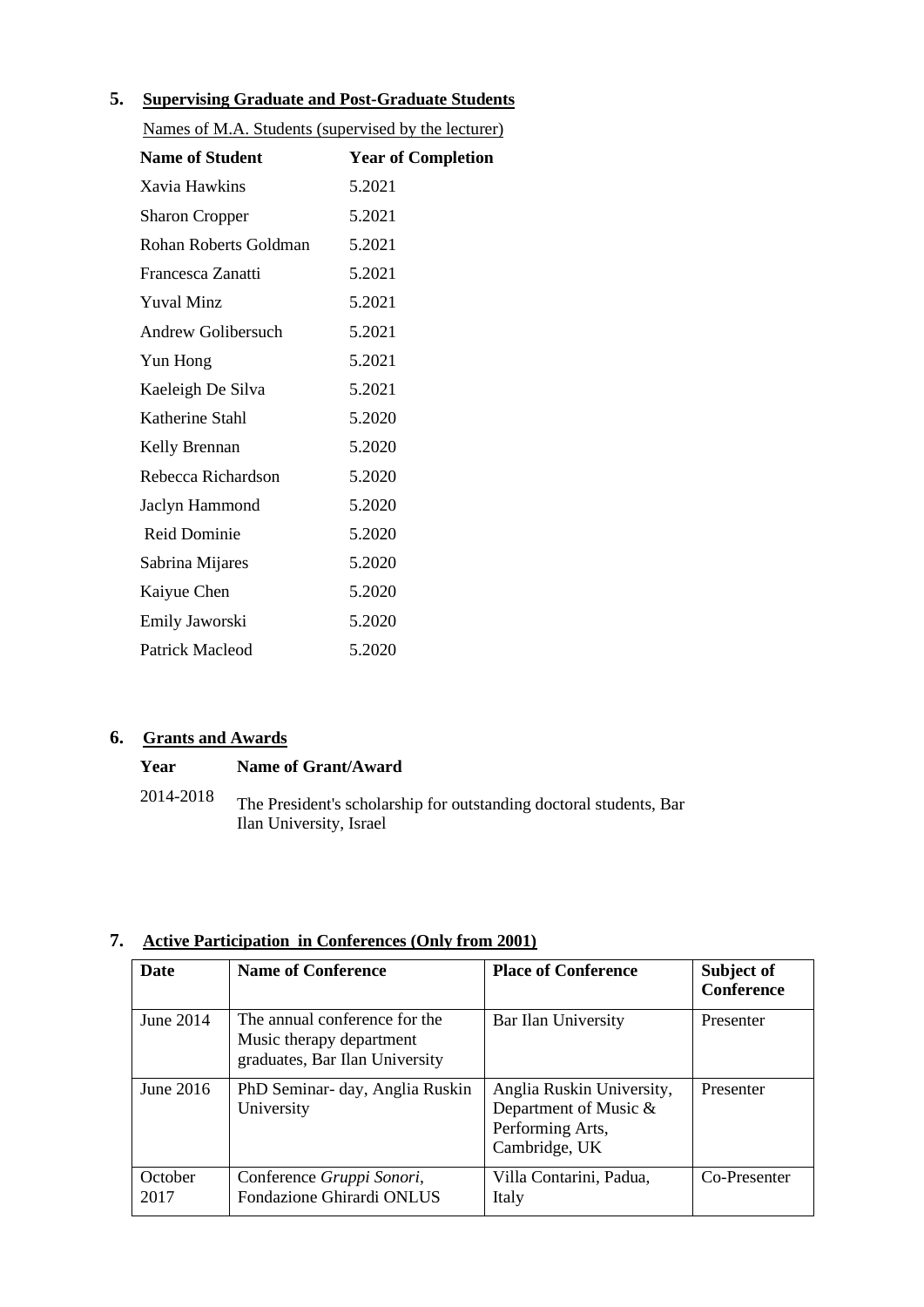| <b>Date</b> | <b>Name of Conference</b>                                                                                                                                | <b>Place of Conference</b>                                              | Subject of<br><b>Conference</b> |
|-------------|----------------------------------------------------------------------------------------------------------------------------------------------------------|-------------------------------------------------------------------------|---------------------------------|
| June 2018   | "Music, Selves & societies"                                                                                                                              | University of Cambridge,<br>$_{\rm{IJK}}$                               | Poster, Co-<br>presenter        |
| June 2020   | Seminar presentation to the<br>Faculty at The Nordoff-Robbins<br>Center for Music Therapy                                                                | Nordoff-Robbins Center for<br>Music Therapy, NYU                        | Presenter                       |
| May, 2021   | The 47 <sup>th</sup> Annual Canadian<br><b>Association of Music Therapy</b><br>(CAMT) Online Conference –<br>"Bridging Distance. Honoring<br>Difference" | Online hosted by the<br>Canadian Association of<br>Music Therapy (CAMT) | Presenter                       |

## **8. Positions Held**

| <b>From-To</b>   | <b>Institute</b>                        | <b>Position</b>     | % Position |
|------------------|-----------------------------------------|---------------------|------------|
| 2019-2021        | Lesley University,<br>Cambridge MA, USA | Adjunct<br>lecturer | 25%        |
| $2021$ - present | Western Galilee College                 |                     |            |

### **9. Scientific Areas of Specialization**

- Improvisation in music therapy
- The temporal aspect of improvisation and its implications on music therapy practice
- Music therapy for infants and their parents
- Music centered aspects of music therapy
- The therapist's use of their primary musical instrument

## **10. Academic Profile**

My research examines the meaning of improvisation in music therapy practice, and the different ways it enables the therapist to develop a deep relationship with the client as well to support them in their personal growth.

In my PhD study, under the guidance of prof. Dorit Amir, I compared between improvisation of jazz musicians and improvisations of therapists and clients in music therapy setting. Following a phenomenological analysis of in-depth interviews with ten participants, as well as analyzing their personal musical examples of improvising, I discovered that the dialogic component of improvisation dominated both groups of participants (musicians and music therapists).

Findings revealed that while the musicians created various musical relationships through improvising (student-teacher; peer-relationship; emotional relationship;intimate relations; erotic relations; transcendental relations), the music therapists were investing in creating an initial bond with the clients to begin with. Most inruigely, in order to engage the client and invite them into *dialogic* awareness, the music therapists seemed to manipulate the temporal aspect of the improvisation, through creating different temporal strucutres suitable for the clients to respond to and develop within.

The aforenoted *temporal gestures* included (1) interspersing the music with pauses (i.e., interspersing the musical flow with moments of silence to enable the client's musical response);(2) providing adapted temporal contextualization (e.g., pedal points and repetitive riffs that created an open time feel for the clients); and (3) enabling synchronization discrepancies between client and therapist (i.e., allowing moments where the therapists and client were playing in slightly different tempos).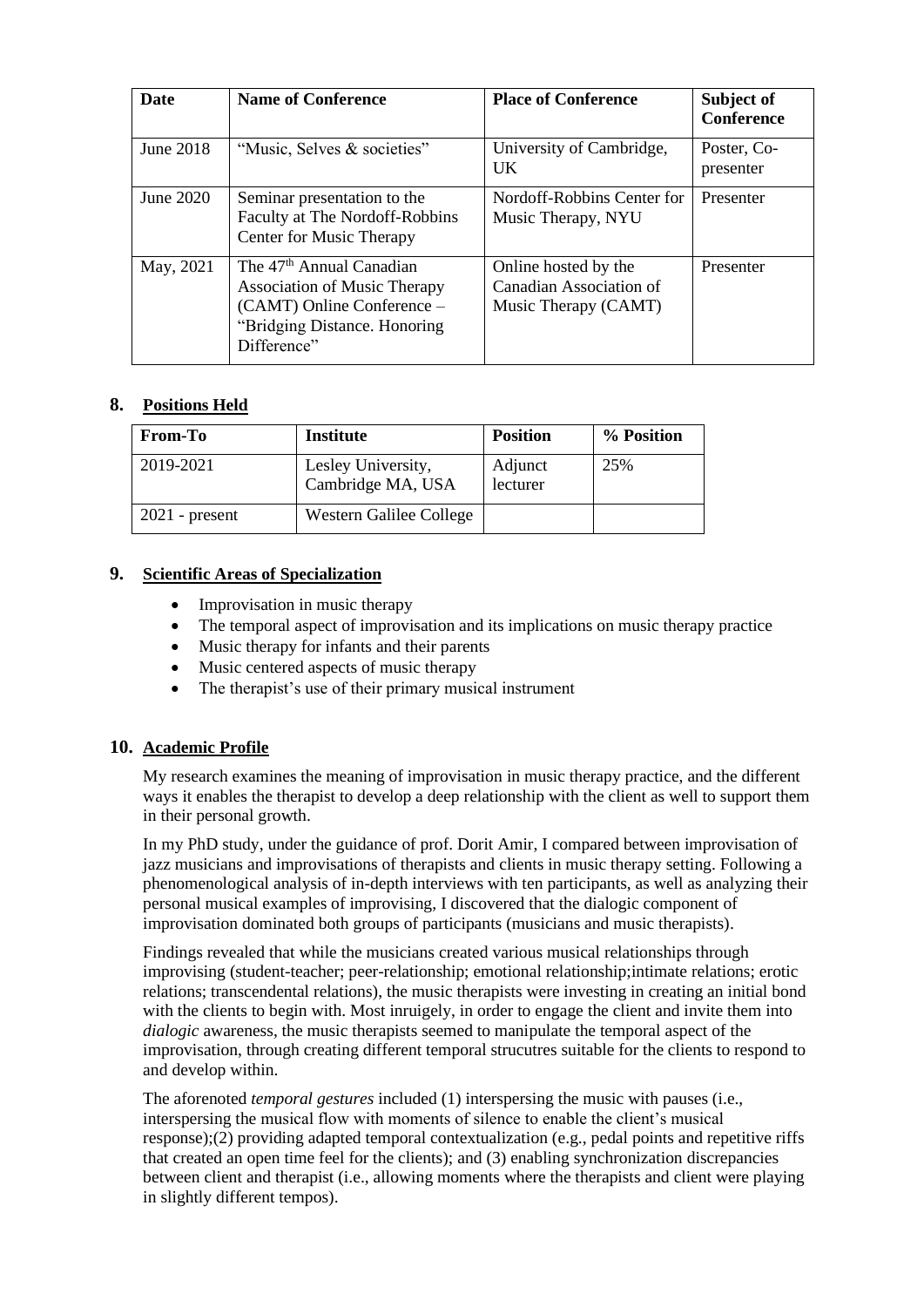Another emphasis of the findings pointed to the significance of *negotiations* in joint improvisation, which was connected to the levels of freedom, flow and musical expansion experienced by the players: musicians as well therapist and client.

A current study I am conducting under the mentorship of Prof. Kenneth Aigen, expands on my PhD findings regarding the foundational aspect of temporality in improvisation. Based on a micro-analysis of Nordoff's and Robbins's (NR) (2007) improvisations with ten of the children they worked with, I developed a time model that suggests four developmental temporal phases deployed by NR in their attempts to engage a child into a musical experience.

Another area I investigate relates to the music therapist's use of their primary instrument. Following in depth interviews with three music therapists who are also professional flutists, I found that the participants maintain a multi-layered connection with their flutes, a relationship that resonates different parts of their lives and personal development. Additionally, findings emphasized the active role participants had to take in turning their flute into a therapeutic instrument. Replacing the professional flute with a therapeutic one was a significant milestone in the course of becoming a flutist music therapist. Finally, participants described flute playing in therapy as enhancing their playfulness and proficiency as well as expanding their musical freedom. The flute's sound was portrayed as projecting love and tenderness, allowing special intimacy between client and therapist.

In a later project, together with Fabia Franco from Middlesex University and Nina Politimou from University College London, we compared between two different settings for parent-infant music groups: one led by the therapist's singing and the other by her flute playing. Both music groups met separately once a week for three consecutive months, and incorporated the same musical routines performed by a different medium: singing vs flute playing.

The analysis of the participants' interviews revealed both unique as well as shared themes across the two groups. The singing group highlighted the sense of familiarity created by the songs' routine, which supported them in soothing their infants in their homes. This group's emphasis on being able to better read their infants' cues and gestures seemed of great valence. The flute group described expanding their musical environments at home, gaining confidence in musically improvising with their infants and attaining a sense of freedom, which has assisted them in engaging in preverbal dialogues with their infants. Both group's findings emphasized expressivecommunication enhancement, enjoyment and regulation.